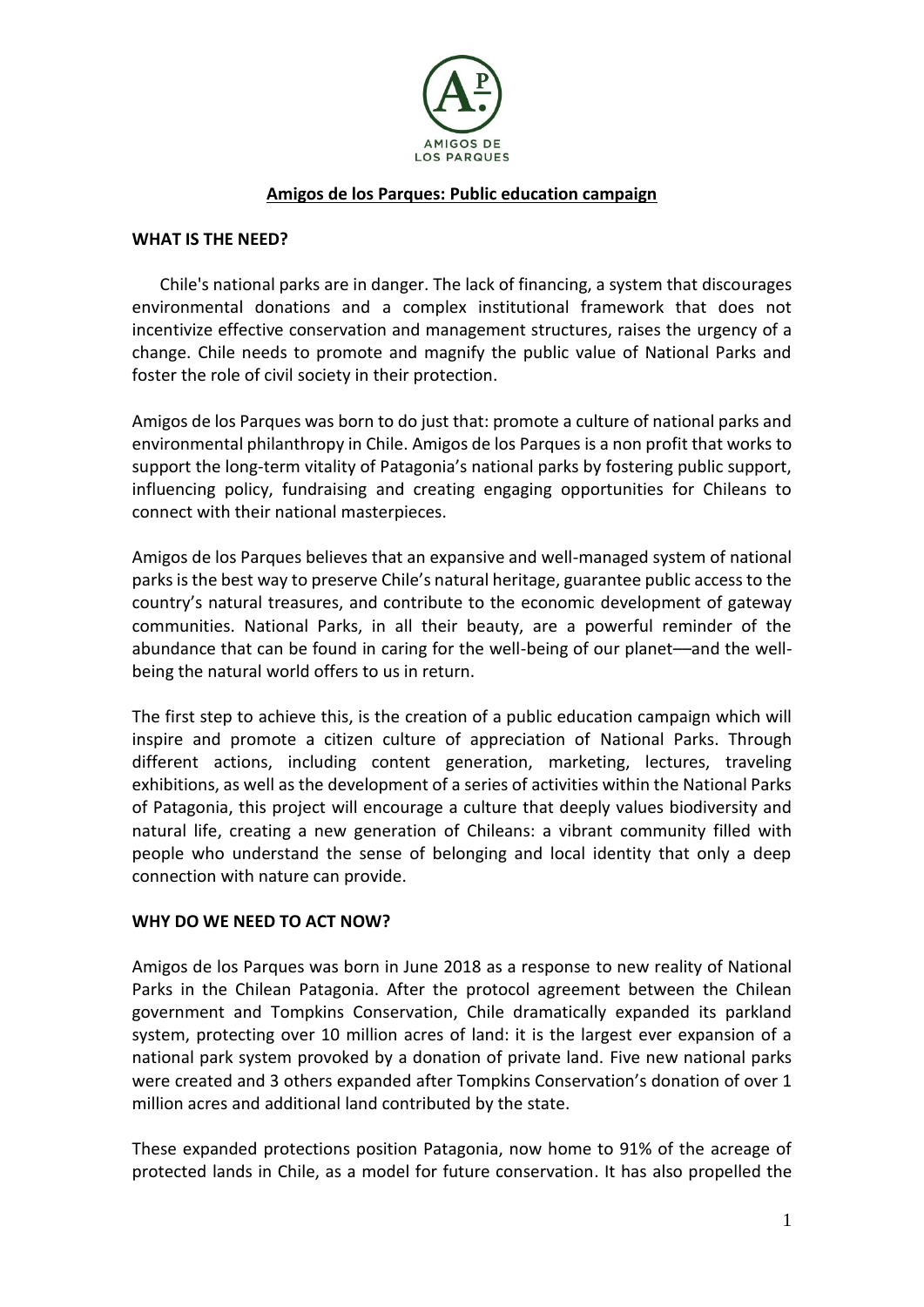

vision for The Route of Parks of Patagonia, a scenic 1,700-mile conservation route of 17 national parks spanning from Puerto Montt to Cape Horn. If we don´t act now, if we don´t link the civil society and facilitate legal and cultural mechanisms to strengthen the national park system in Chile, this amazing legacy is in danger.

# **HOW AMIGOS DE LOS PARQUES IS UNIQUELY QUALIFIED TO TACKLE THIS NEED?**

Amigos de los Parques is the only organization of its kind in Chile. It is the first manifestation of the Chilean civil society towards the protection and value of National Parks in Chile and in Patagonia. This non-profit organization, has built a robust network of alliances that yield the territorial reach, critical analysis, generation of new knowledge, content development, teaching, and voices necessary to start this public educational campaign.

## **WHAT WILL BE THE BENEFITS OF OUR PROPOSED ACTION OR PROJECT?**

One of the benefits of this campaign will be the rise of a new generation of Chileans that is connected with nature and involved in the protection of wild areas. We hope that Chileans will view protected areas as a source of prosperity, pride, and belonging. Our primary goal is to promote the protection of the 17 National Parks that make up the Route of the Parks and promote changes in attitudes toward the environment, encouraging reflection on the relationship between nature and society.

| Item               | Subproduct                                                                                                                       | <b>Timeline</b>    |
|--------------------|----------------------------------------------------------------------------------------------------------------------------------|--------------------|
| Content generation |                                                                                                                                  | Feb-Nov            |
|                    | Script: Why national parks?                                                                                                      | 2019               |
|                    | Study of the contribution and impact of national<br>parks in the gateway communities                                             | May 2019           |
|                    | Development and printing of infographics,<br>brochures, pedagogical material, didactic and<br>illustrations about national parks | August 2019        |
|                    | Development of 5 video clips based on the script                                                                                 |                    |
|                    | Documentary development                                                                                                          |                    |
|                    | Development of virtual tours for a first series of 4<br>national parks                                                           | Abril- Nov<br>2020 |
| Public campaign    | Campaign: value proposition and cause.                                                                                           | Jan – June<br>2019 |

#### **TIMELINE**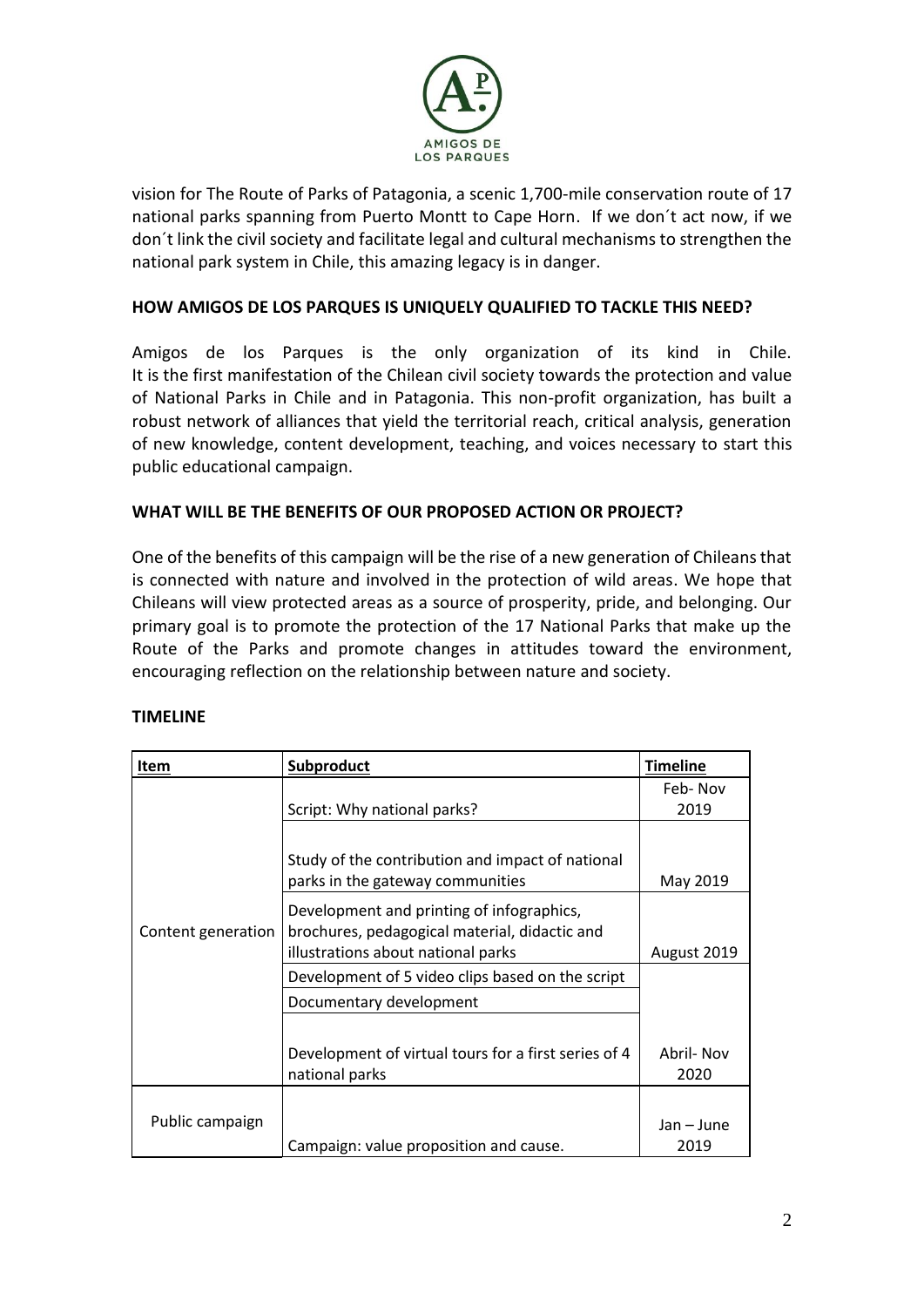

|                                          | Digital intelligence: 360 marketing<br>Leader Managment (Spokepersons)                                                                                                                        | August 2019<br>May 2020          |
|------------------------------------------|-----------------------------------------------------------------------------------------------------------------------------------------------------------------------------------------------|----------------------------------|
| Lectures                                 | Together with "Ladera Sur" we will develop 5<br>lectures in different cities of Chile, with national<br>and international speakers, that will dive into the<br>concept of why national parks. | May - Nov<br>2019                |
| Exhibition                               | Travelling exhibition and publication of<br>pedagogical material in 13 public libraries                                                                                                       | November<br>$2019 - May$<br>2020 |
| Learning activities<br>in National Parks | experiences program for children and youth in<br>national parks of Patagonia                                                                                                                  | Jan - Nov<br>2019                |

# **LIST DE KEY OBJECTIVES OF THE PROYECT:**

# **General Objetives**

Promote a generation of guardians of their natural heritage, activists who defend nature and biodiversity, protectors of their National Parks.

# **Specific objectives**

1. Promote the importance of national parks from different perspectives: biodiversity, recreation, environmental services derived from ecological functions of intact ecosystems, mental and physical health, scenic beauty, tourism based on conservation.

2. Generate content and stories aimed at promotion of a culture of national parks and conservation of biodiversity in Chile.

3. Contextualize the parks from a broad conceptual perspective.

# **WHAT MIGHT BE THE TOUGHEST CHALLENGES FOR THIS PROYECT?**

According to a survey carried out by a Chilean ONG (Kauyeken Association, 2015), one third of the respondents stated that they did not know any protected area in Chile and 2 out of 5 respondents were not able to identify a single protected area in Chile. While the general public recognizes that the loss of biodiversity directly affects their quality of life, individuals are largely unaware of the methods used to protect ecosystems and the institutions that have the duty to engage in conservation. As the Norwegian philosopher Arne Naess puts it, the "front is long". All the changes necessary to mobilize people towards harmony with the rest of the species, with life, takes time. This campaign is part of a cultural transformation, a change of paradigm, which knowingly is a long-term task, it should start as soon as possible.